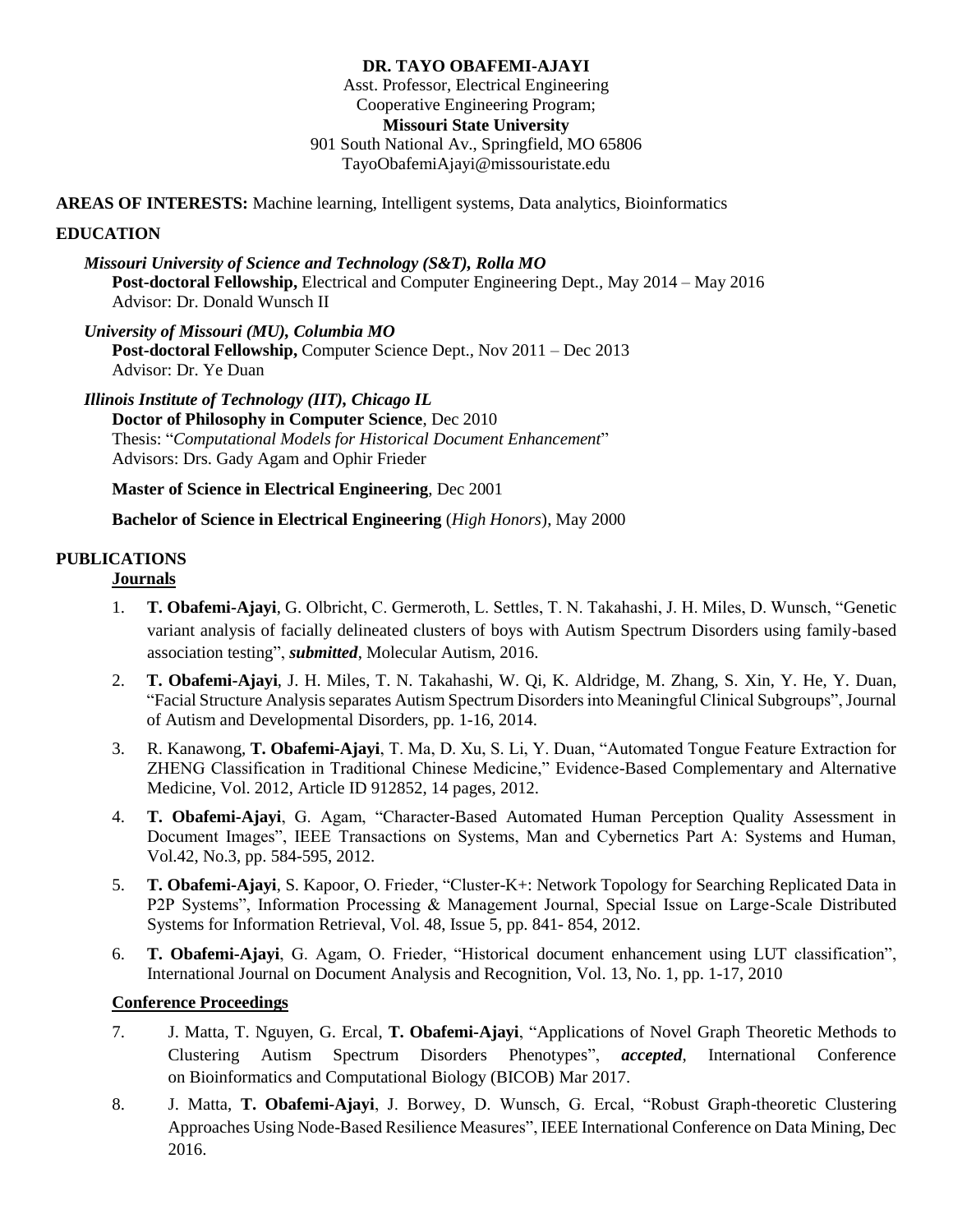- 9. K. Al-jabery, **T. Obafemi-Ajayi**, G. R. Olbricht, T. N. Takahashi, S. Kanne, D. Wunsch, "Ensemble Statistical and Subspace Clustering Model for Analysis of Autism Spectrum Disorder Phenotypes", IEEE Engineering in Medicine and Biology Conference August, 2016.
- 10. **T. Obafemi-Ajayi**, D. Lam, T. Takahashi, S. Kanne, D. Wunsch, "Sorting the Phenotypic Heterogeneity of Autism Spectrum Disorders: a Hierarchical Clustering Model", IEEE Conference on Computational Intelligence in Bioinformatics and Computational Biology 2015.
- 11. J. Borwey, D. Ahlert, **T. Obafemi-Ajayi**, G. Ercal, "A Graph-Theoretic Clustering Methodology Based on Vertex Attack Tolerance", 28th International FLAIRS Conference, Association for Advancement of Artificial Intelligence 2015.
- 12. **T. Obafemi-Ajayi**, G. Agam, B, Xie, "Ensemble methods using simple features for document zone classification", in Document Recognition and Retrieval XIX (*Part of the IS&T/SPIE International Symposium on Electronic Imaging*), 2012, vol. 8297 of Proc. SPIE.
- 13. **T. Obafemi-Ajayi**, G. Agam, "Statistical multi-resolution schemes for historical document binarization", in Document Recognition and Retrieval XVIII (*Part of the IS&T/SPIE International Symposium on Electronic Imaging*), 2011, vol. 7874 of Proc. SPIE.
- 14. **T. Obafemi-Ajayi**, G. Agam, O. Frieder, "Evaluation of human perception of degradation in document images", in Document Recognition and Retrieval XVII (*Part of the IS&T/SPIE International Symposium on Electronic Imaging*), 2010, vol. 7534 of Proc. SPIE.
- 15. **T. Obafemi-Ajayi**, G. Agam, O. Frieder, "Learning Shape Features for Document Enhancement", in Document Recognition and Retrieval XVII (*Part of the IS&T/SPIE International Symposium on Electronic Imaging*), 2010, vol. 7534 of Proc. SPIE.
- 16. **T. Obafemi-Ajayi**, G. Agam, O. Frieder, "Efficient Shape-LUT Algorithm for Document Image Restoration," in Document Recognition and Retrieval XVI (*Part of the IS&T/SPIE International Symposium on Electronic Imaging*), 2009, vol. 7247 of Proc. SPIE.
- 17. **T. Obafemi-Ajayi**, G. Agam, O. Frieder, "Efficient MRF Approach to Document Image Enhancement", in Proc. International Conference on Pattern Recognition (ICPR), 2008.
- 18. **T. Obafemi-Ajayi**, G. Agam, O. Frieder, "Ensemble LUT classification for degraded document enhancement," in Document Recognition and Retrieval XV *(Part of the IS&T/SPIE International Symposium on Electronic Imaging*), 2008, vol. 6815 of Proc. SPIE. (**Best Student Paper Award**)

#### **Workshops/Symposiums Proceedings**

- 19. **T. Obafemi-Ajayi**, J. Miles, W. Qi, N. Takahashi, K. Aldridge, H. Ying, Y. Duan, "3D Facial Pattern Analysis for Autism Using Geodesic Distances", International Meeting for Autism Research 2014.
- 20. **T. Obafemi-Ajayi**, R. Kanawong, X. Dong, L. Shao, Y. Duan, "Features for automated tongue image shape classification," in Proc. IEEE International Conference on Bioinformatics and Biomedicine Workshops (BIBMW), 2012.
- 21. R. Kanawong, **T. Obafemi-Ajayi**, J. Yu, X. Dong, L. Shao, Y. Duan, "ZHENG classification in Traditional Chinese Medicine based on modified specular-free tongue images," in Proc. IEEE International Conference on Bioinformatics and Biomedicine Workshops (BIBMW), 2012.
- 22. **T. Obafemi-Ajayi**, B. Morago, J. Wilson, N. Takahashi, K. Aldridge, J. Miles, Y. Duan, "2D Facial Pattern Analysis for Autism", International Meeting for Autism Research 2012

## **Invited Talk**

- 1. "*Visual Analytics using SAP-HANA for Autism Spectrum Disorder Big Data Research*", No-Boundary Thinking Bioinformatics/Big Data Conference, Arkansas. April 2015
- 2. "*Unsupervised Learning in Autism: In Search of Biomarkers for More Homogenous Subgroups*", Fall 2014 Seminar Series, School of Engineering, Southern Illinois University Edwardsville. October 2014
- 3. "*2D/3D Facial Pattern Analysis for Autism*", Colloquium-Research Forum, Thompson Center for Autism and other Neurodevelopmental Disorders, University of Missouri, Columbia. October 2013